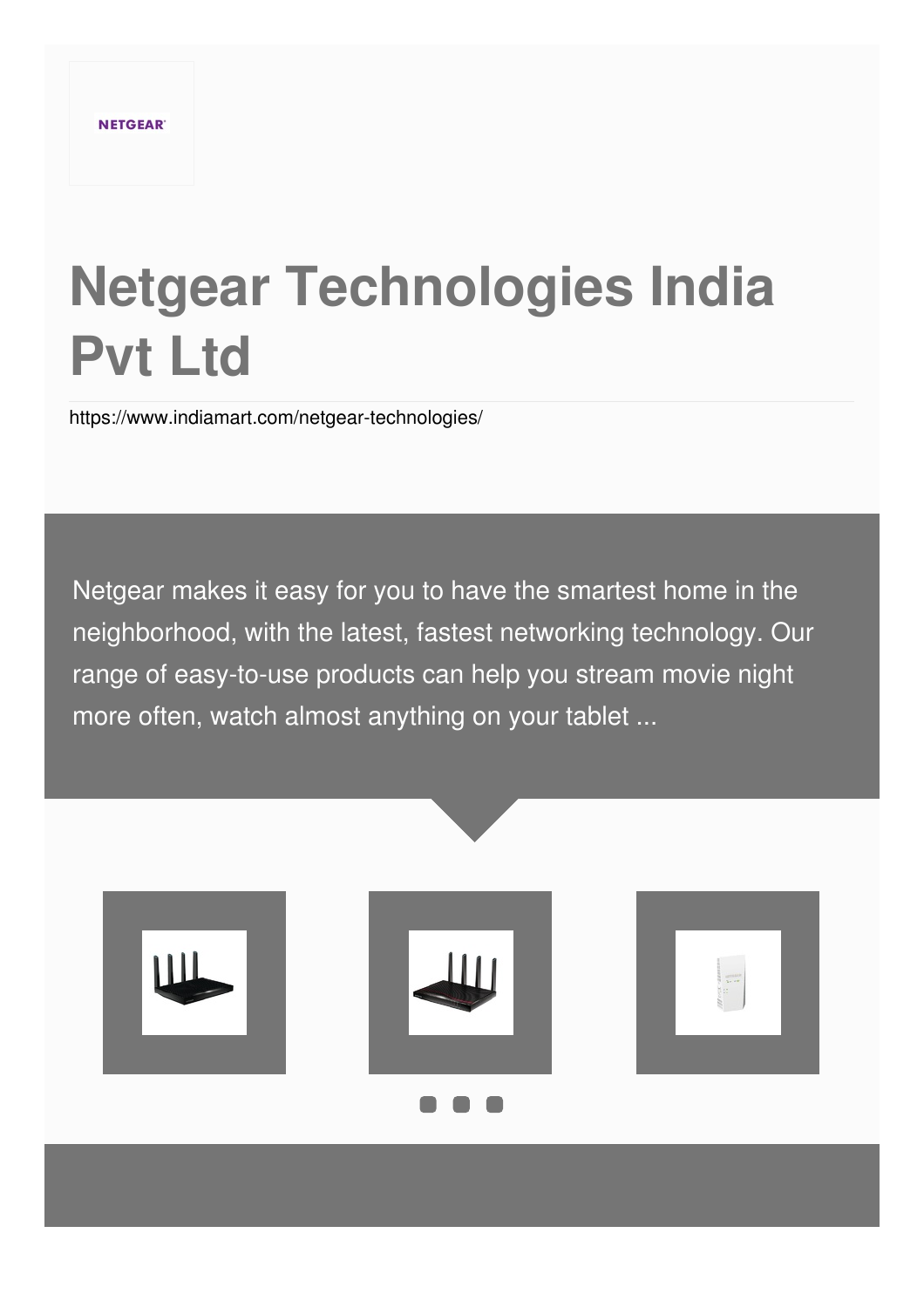## About Us

Netgear makes it easy for you to have the smartest home in the neighborhood, with the latest, fastest networking technology. Our range of easy-to-use products can help you stream movie night more often, watch almost anything on your tablet without buffering, check in on your home from your smartphone and store and protect all of your family's memories. From the most advanced wireless internet connectivity, to superior streaming, remote home video monitoring, and storage solutions, your home networking system will have the speed, range and performance you need, every time you need it. At netgear, we focus on all things connected, with the goal of making your online experience seamless so you can sit back, relax and do more.

#### **For more information, please visit**

<https://www.indiamart.com/netgear-technologies/aboutus.html>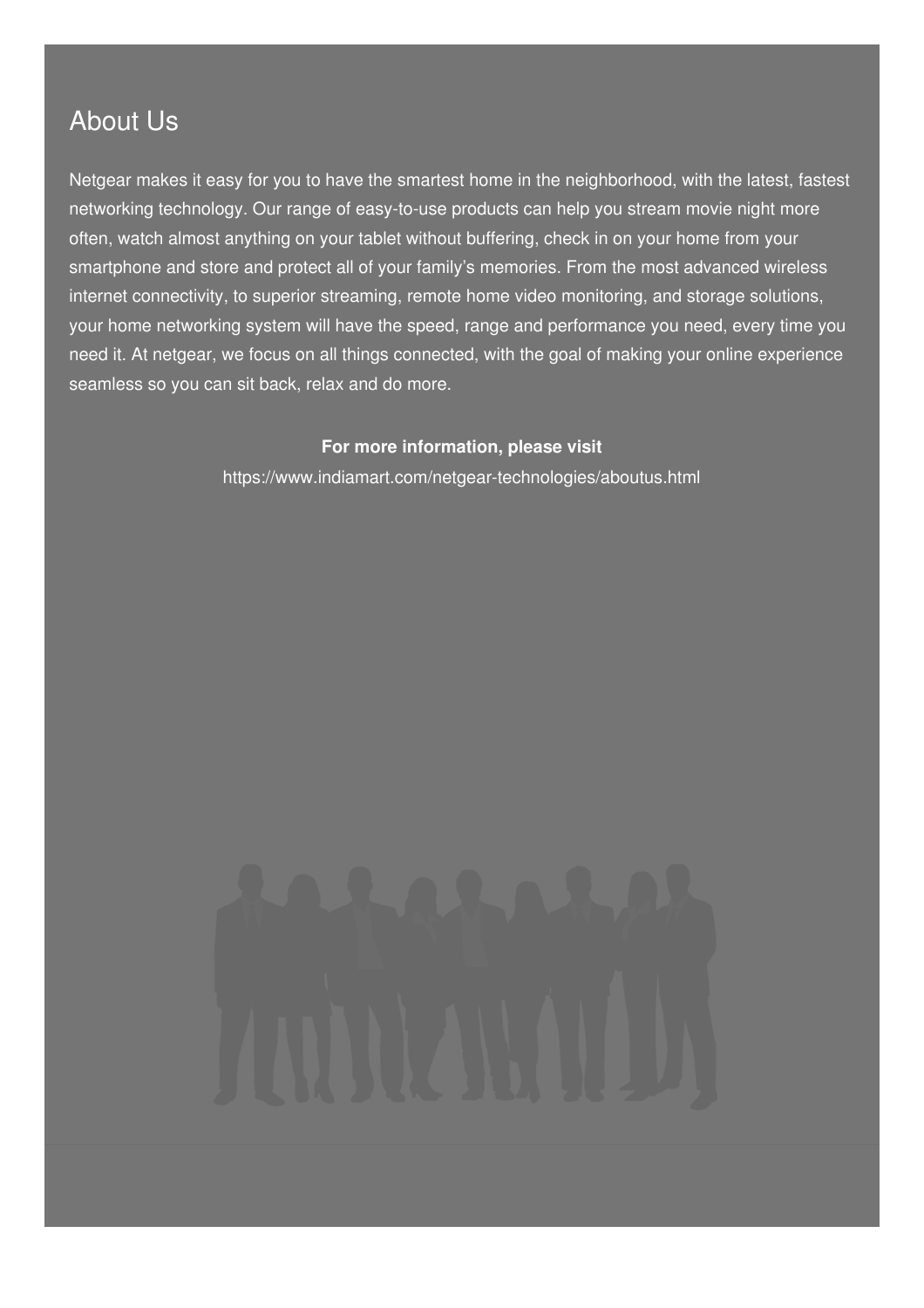#### **WIFI ROUTERS**



AC5300 AC5300 Nighthawk X8 Tri-Band WiFi Router



AC4000 Nighthawk X6S Tri-Band WiFi Router with MU-MIMO



AC4000 Nighthawk X6S Tri-Band WiFi Router with MU-MIMO



AC3200 Nighthawk AC3200 Tri-Band WiFi Router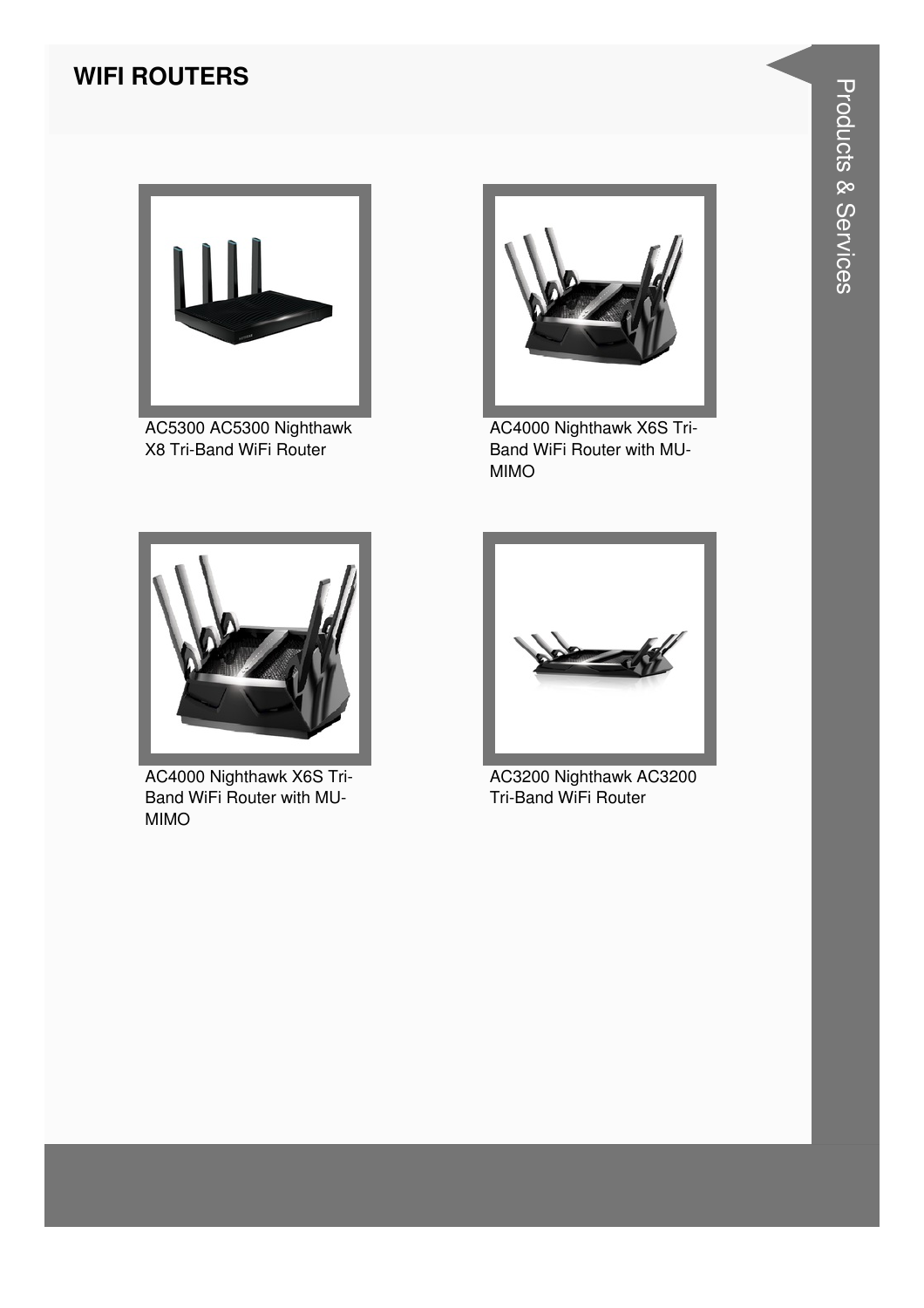### **CABLE MODEMS & ROUTERS**



AC3200 Nighthawk X4S DOCSIS 3.1Ultra-High Speed Cable Modem



**AC1900 Nighthawk DOCSIS** 3.0 High Speed Cable Modem Router



**AC1900 Nighthawk DOCSIS** 3.0 Cable Modem Router



AC1900 High Speed Cable Modem Router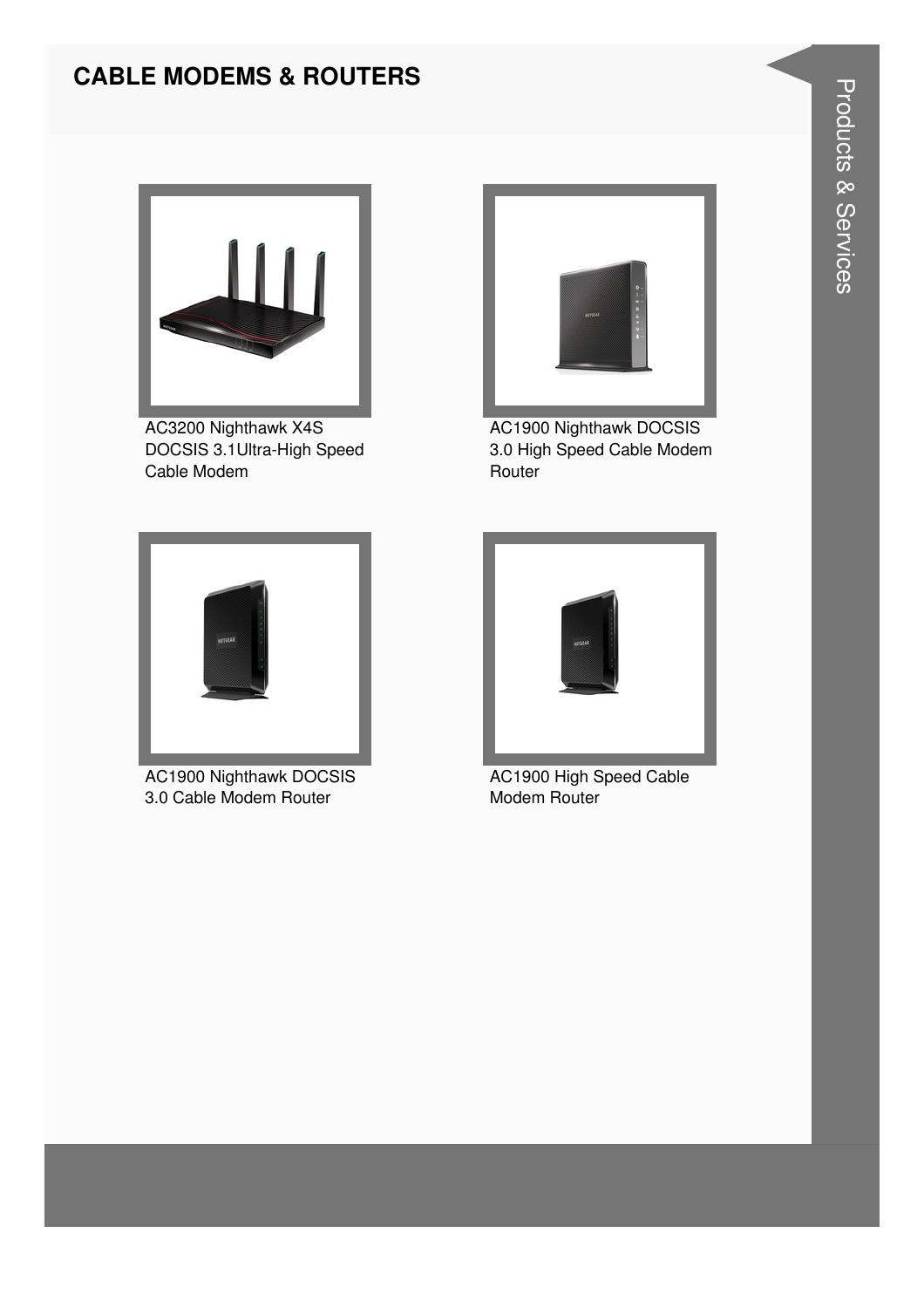#### **WIFI RANGE EXTENDERS**



AC2200 Nighthawk X4 WiFi Range Extender



AC1900 Nighthawk WiFi Range Extender



AC1900 WiFi Range Extender - Essentials Edition



AC1200 Dual Band WiFi Range Extender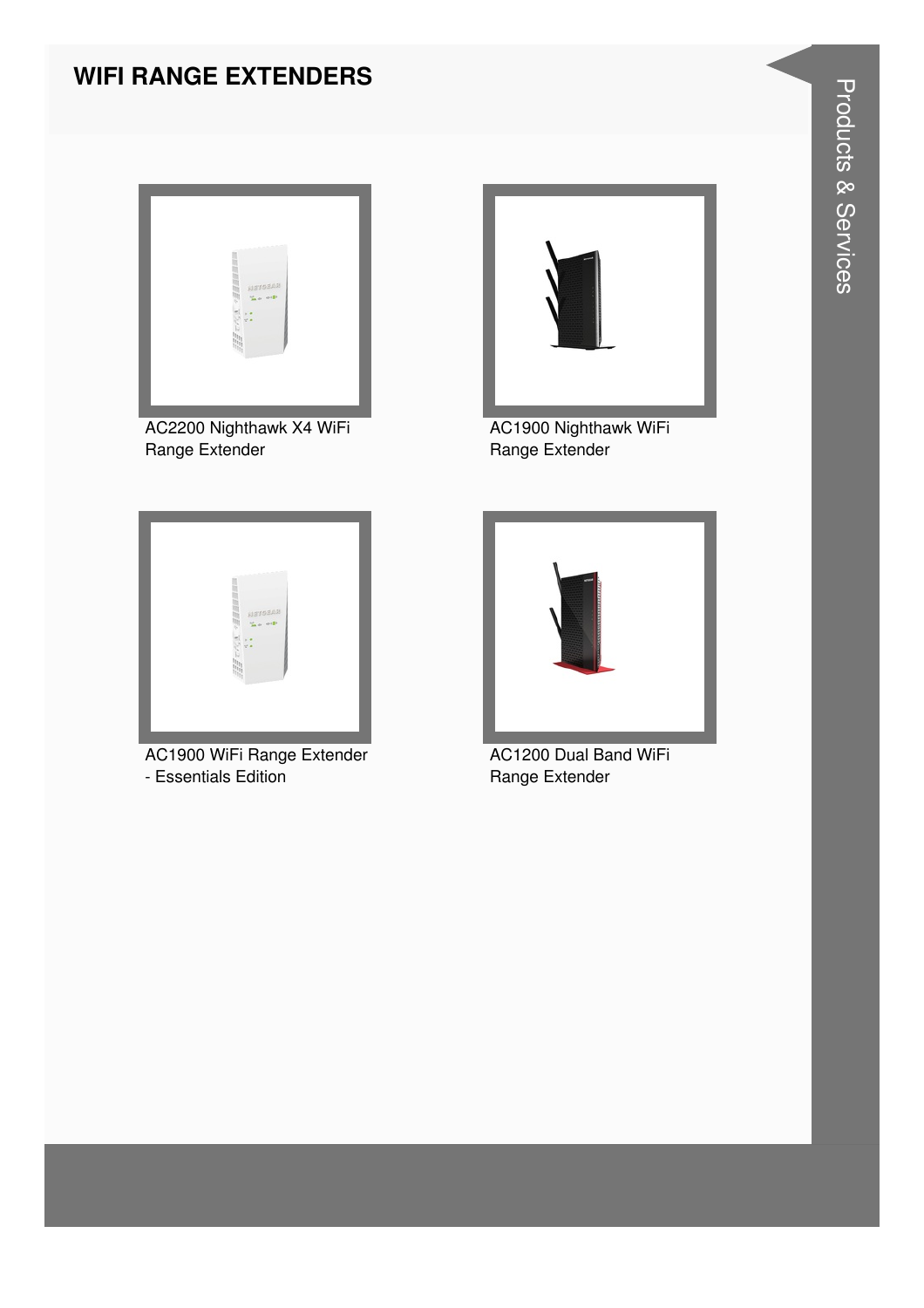#### **POWERLINE NETWORKING**



Powerline 1200, 1 Port Power Bank



Powerline 1000 Extra Outlet



Powerline 1200, 1 Port Power Bank



PowerLINE WiFi 1000 Extra **Outlet**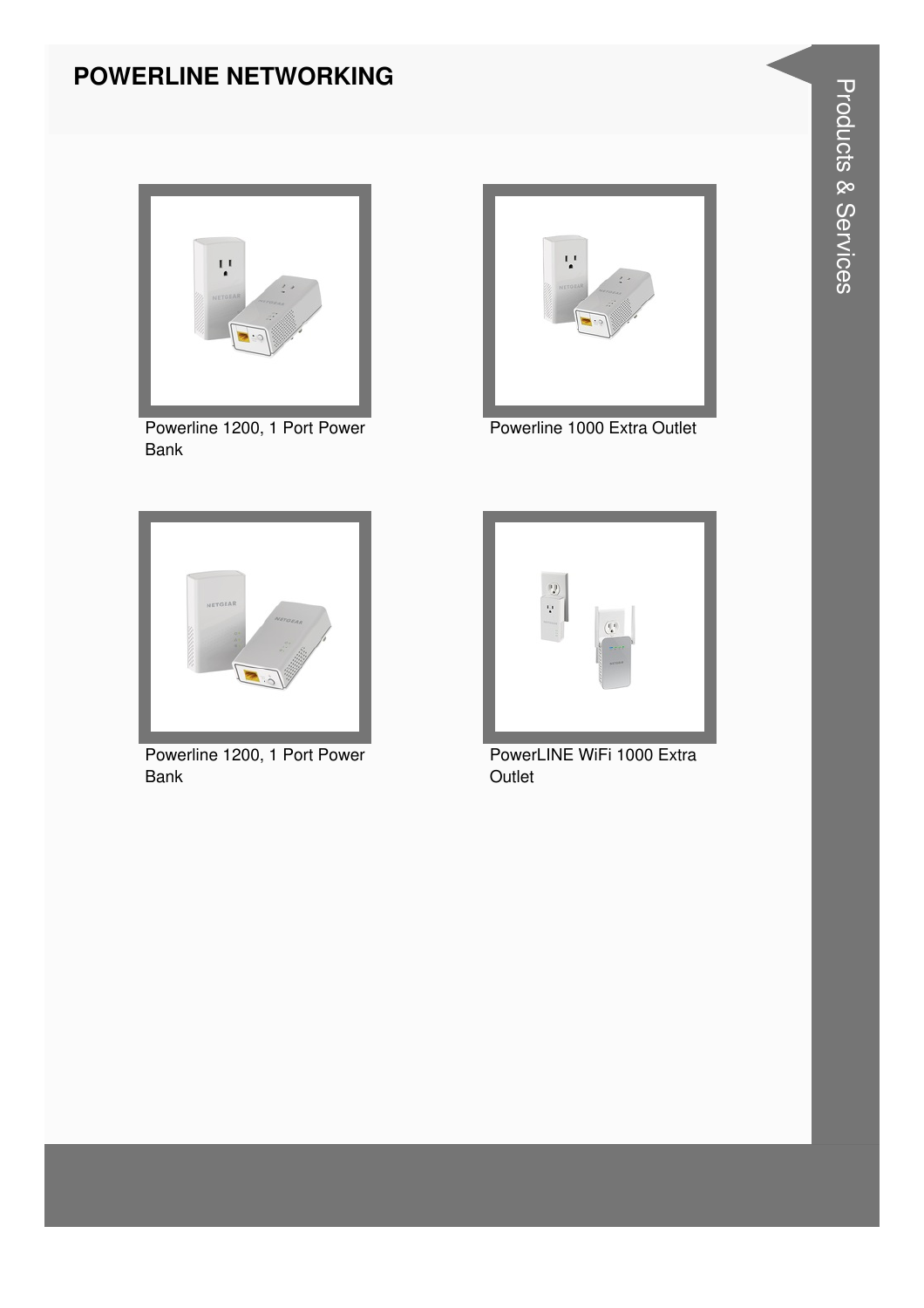#### **SWITCHES**



Nighthawk S8000 Gaming & Streaming Switch



Home/Office Ethernet Switch - FS205v2



Home/Office Ethernet Switch - GS205v2



Home/Office Ethernet Switch - FS208v2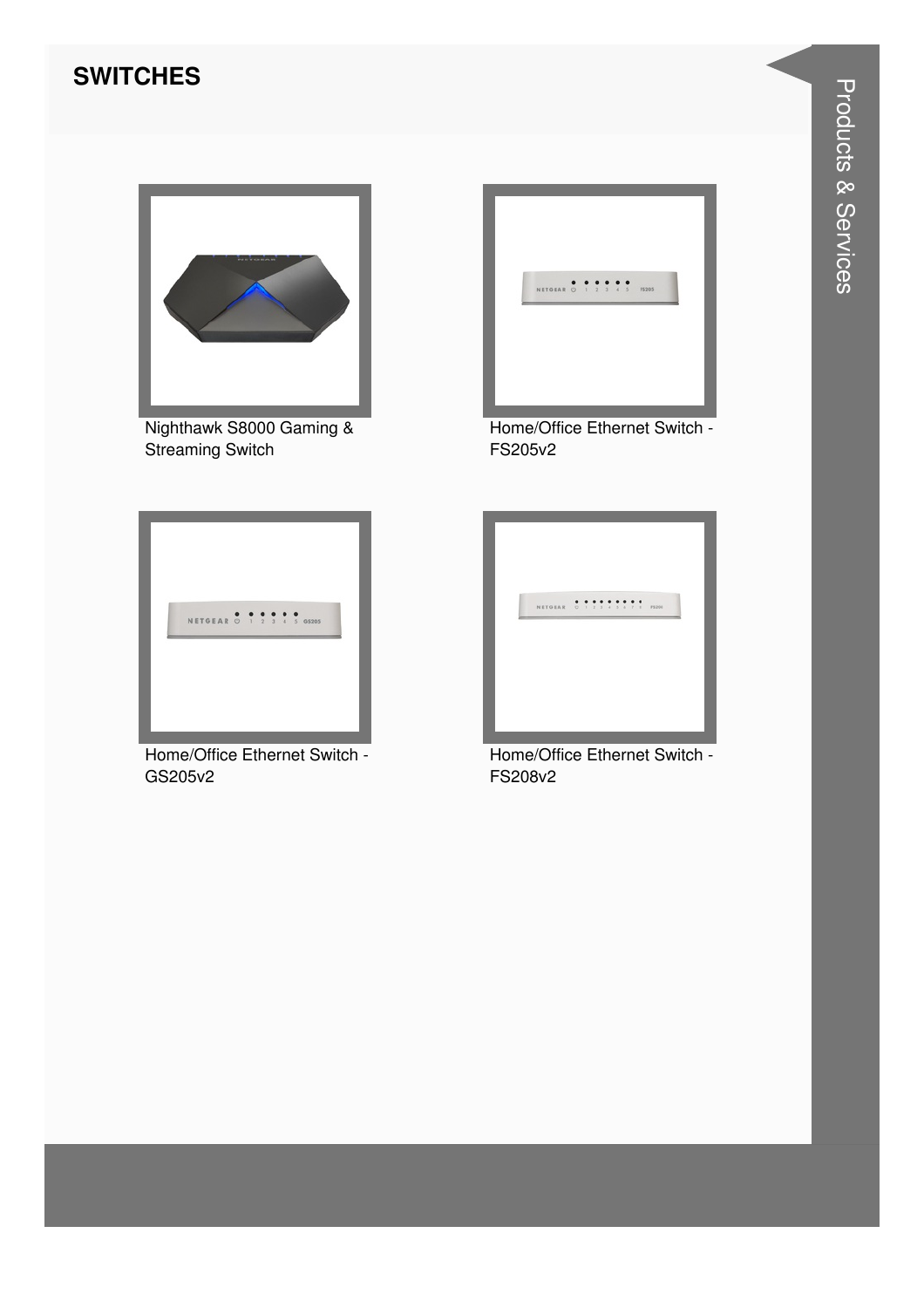#### **WIFI ADAPTERS**



Nighthawk AC1900 WiFi USB Adapter



AC1200 USB WiFi Adapter





AC1200 WiFi USB Adapter AC600 WiFi USB Mini Adapter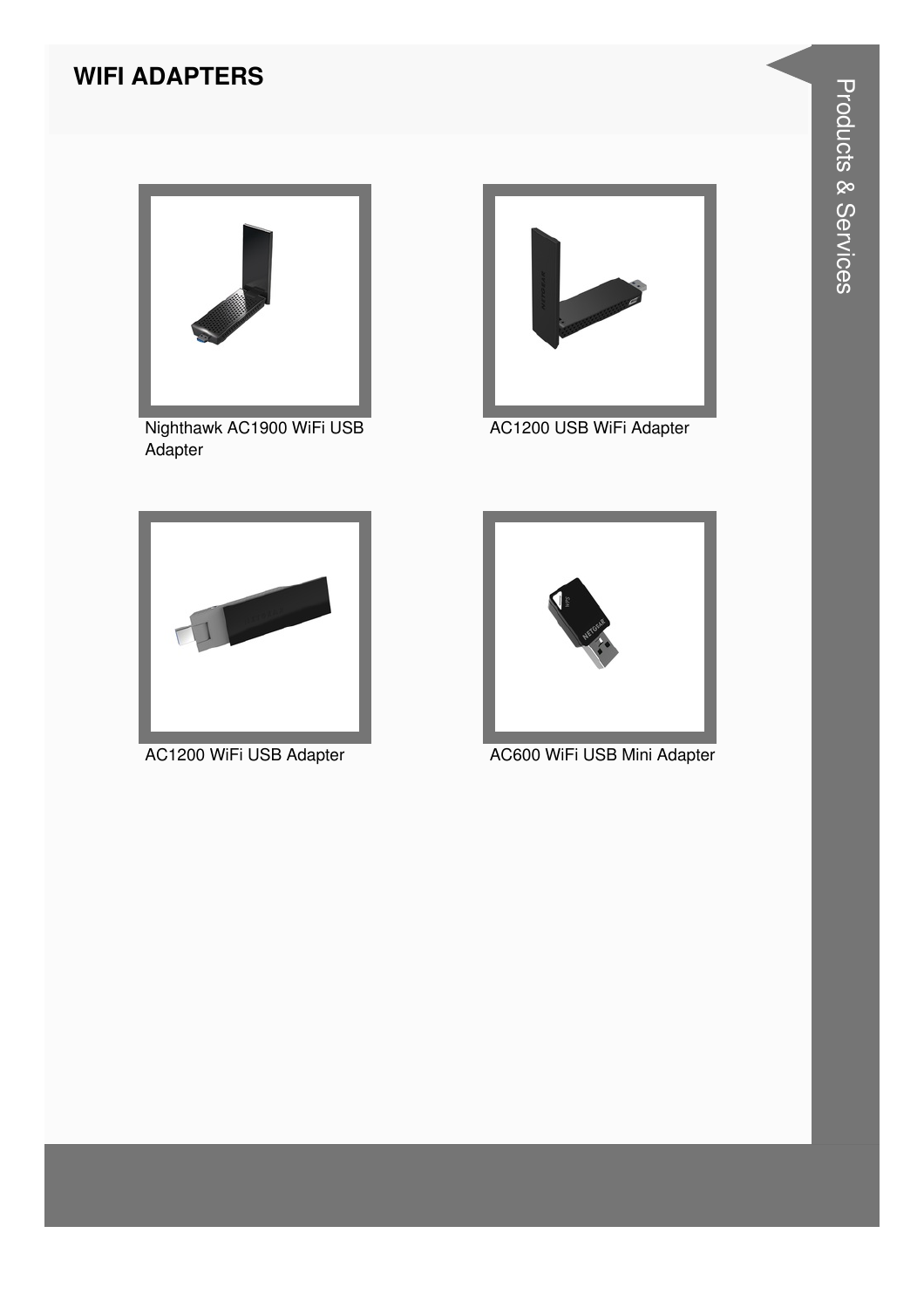#### **DSL MODEMS & ROUTERS**



AC1900 Nighthawk VDSL/ADSL Modem Router



AC1600 WiFi VDSL/ADSL Modem Router



AC1200 WiFi DSL Modem **Router** 



N750 WiFi DSL Modem **Router**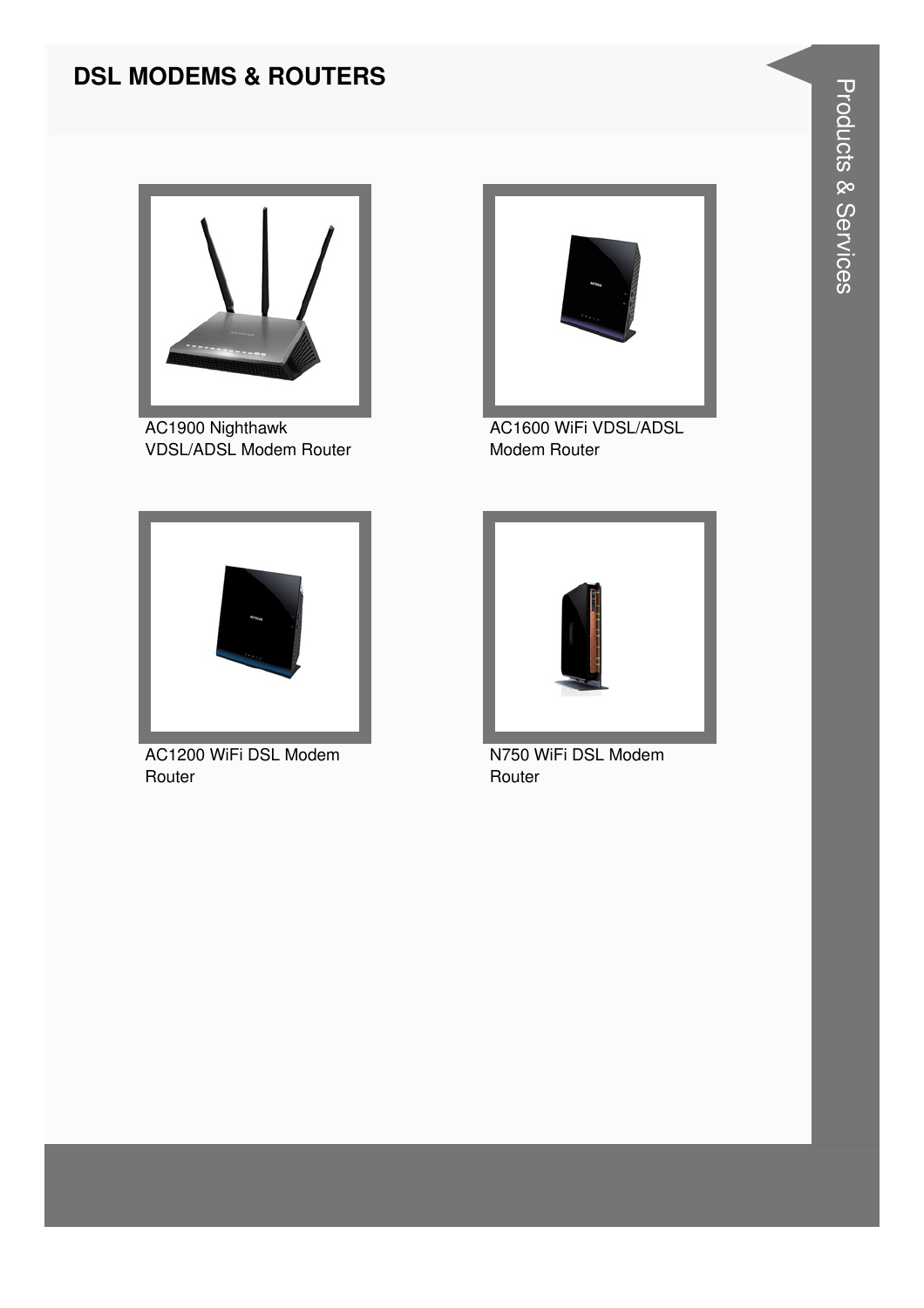#### **OTHER PRODUCTS**



AX743 I IO Module



AX7451



10-Gigabit Smart Managed **Switch Series** 



Stackable Smart Managed **Switch Series**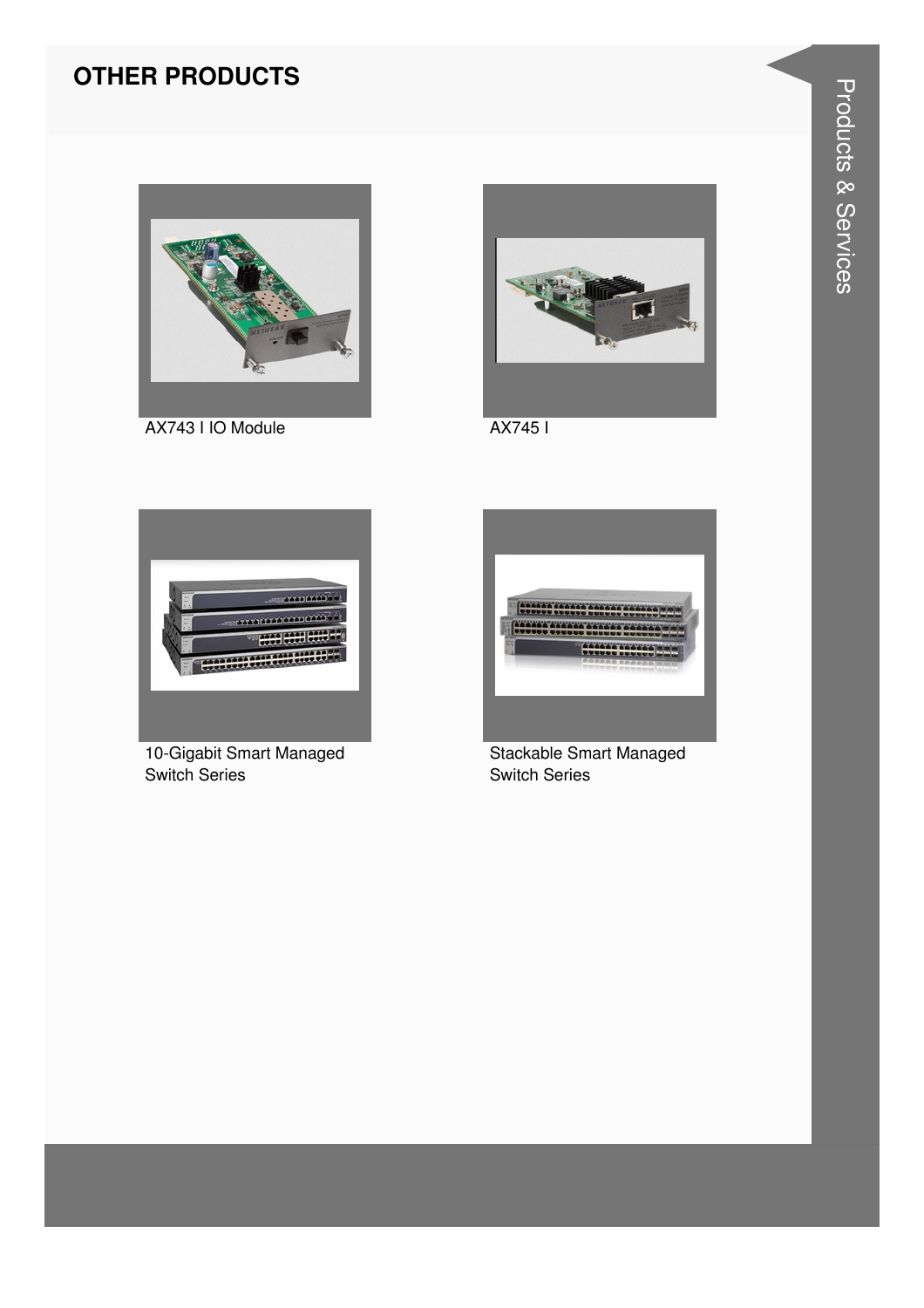#### **OTHER PRODUCTS:**



AC2600 Nighthawk X4S Smart WiFi Gaming Router



AC1200 WiFi Range Extender **Power Line 1000 Wifi** 



AC1750 WiFi Cable Modem Router

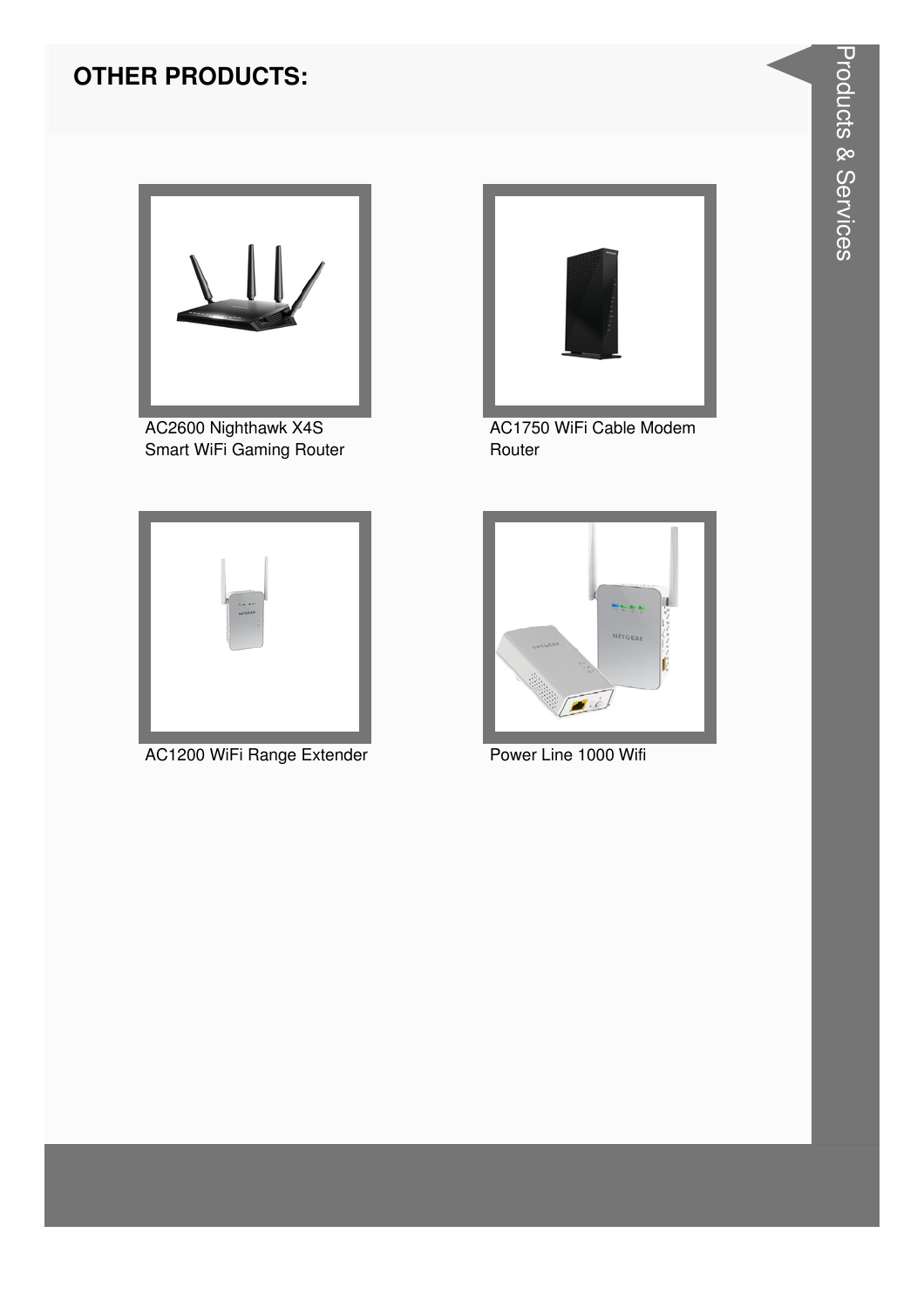#### **OTHER PRODUCTS:**



Home/Office Ethernet Switch -GS208v2



N900 WiFi USB Adapter



N600 WiFi DSL Modem Router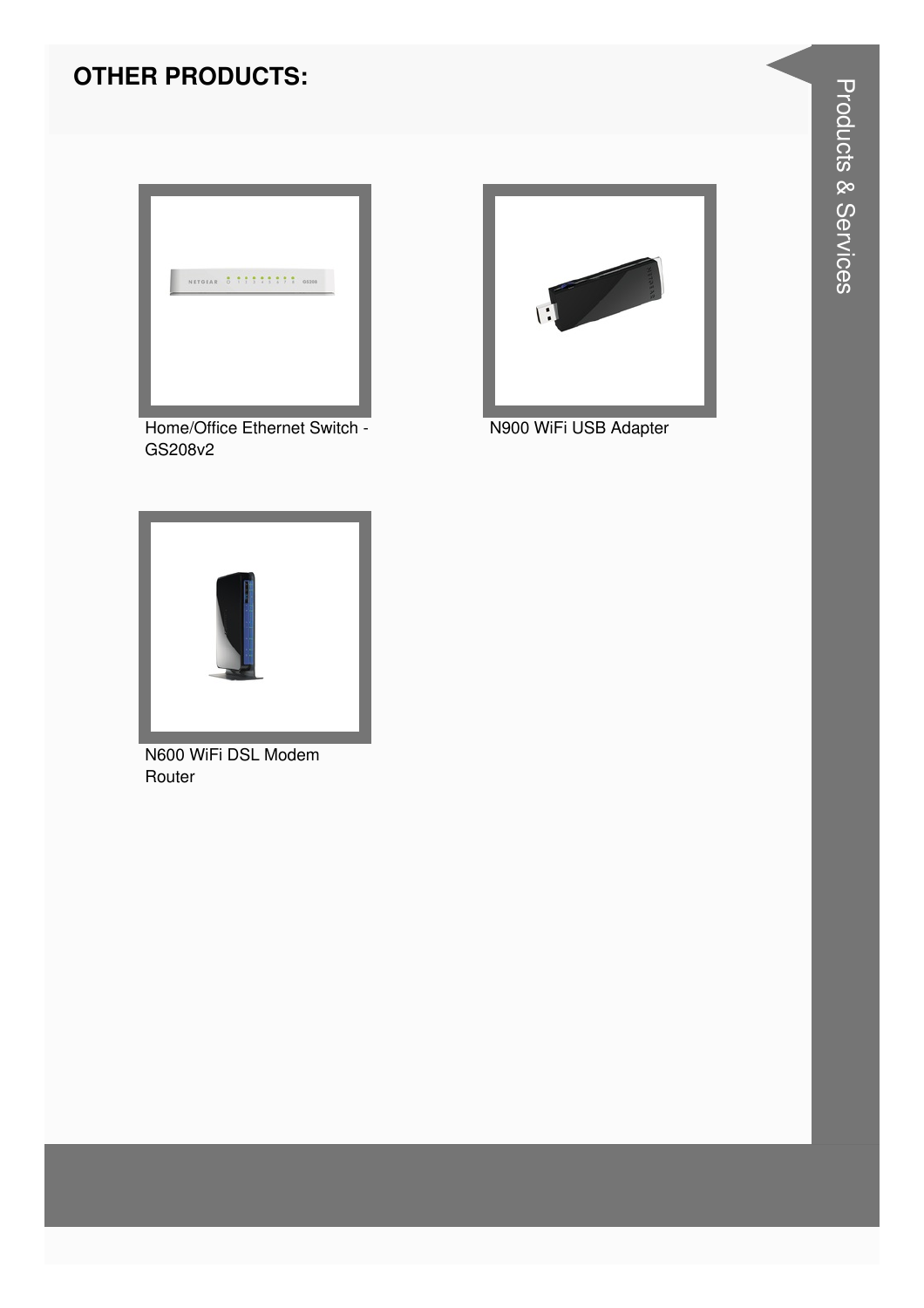# Factsheet

#### Nature of Business : Manufacturer

Total Number of Employees :26 to 50 People